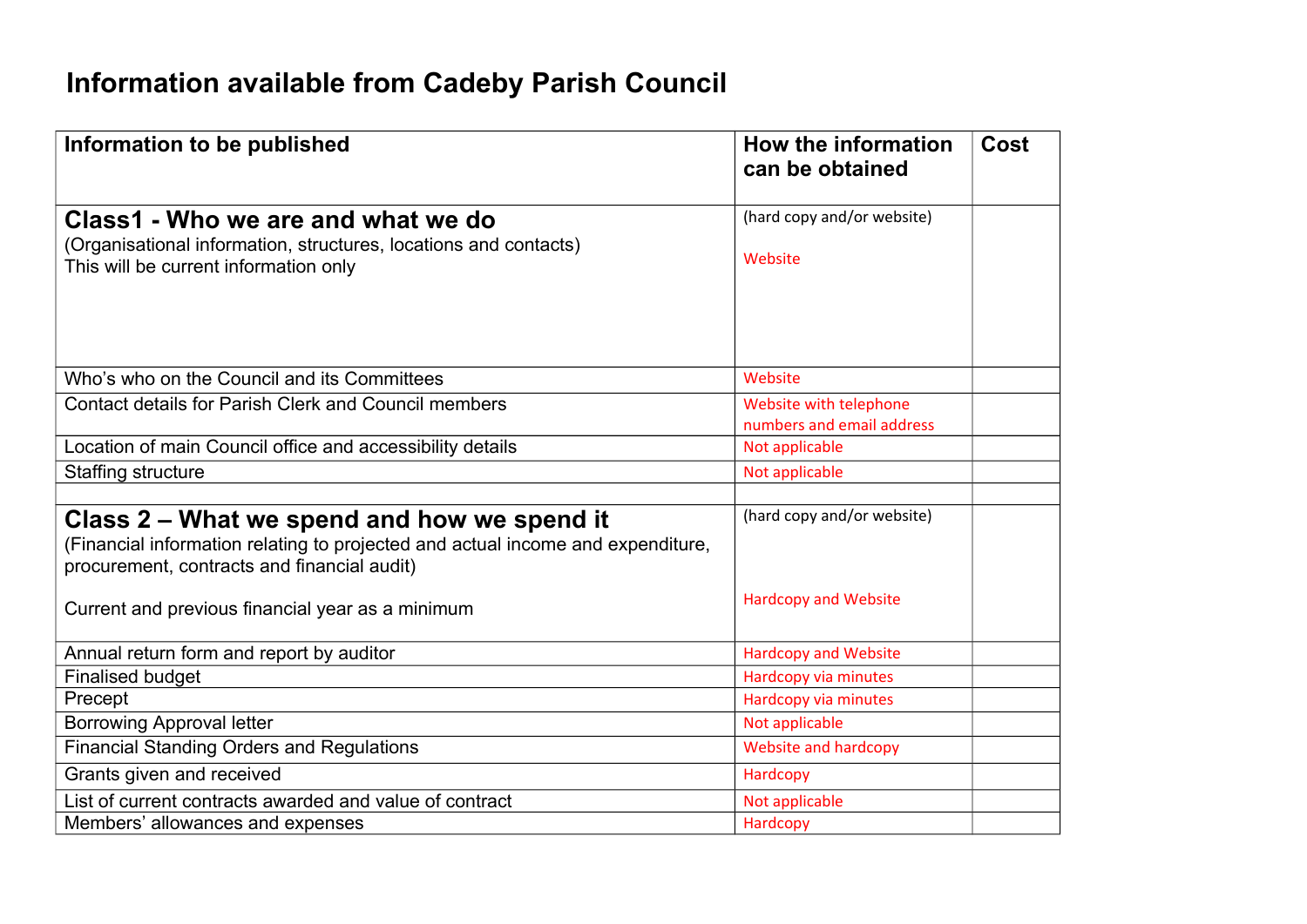| Class 3 – What our priorities are and how we are doing<br>(Strategies and plans, performance indicators, audits, inspections and reviews) | (hard copy or website)                               |  |
|-------------------------------------------------------------------------------------------------------------------------------------------|------------------------------------------------------|--|
| Parish Plan (current and previous year as a minimum)                                                                                      | <b>Hardcopy Cadeby Parish Plan</b><br>when completed |  |
| Annual Report to Parish or Community Meeting (current and previous year as a<br>minimum)                                                  | See annual PC minutes                                |  |
| <b>Quality status</b>                                                                                                                     | Not applicable                                       |  |
| Local charters drawn up in accordance with DCLG guidelines                                                                                | Not applicable                                       |  |
|                                                                                                                                           |                                                      |  |
| Class 4 – How we make decisions<br>(Decision making processes and records of decisions)<br>Current and previous council year as a minimum | (hard copy or website)                               |  |
| Timetable of meetings (Council, any committee/sub-committee meetings and<br>parish meetings)                                              | Website                                              |  |
| Agendas of meetings (as above)                                                                                                            | Hardcopy and website                                 |  |
| Minutes of meetings (as above) - nb this will exclude information that is properly<br>regarded as private to the meeting.                 | Hardcopy and website                                 |  |
| Reports presented to council meetings - nb this will exclude information that is properly<br>regarded as private to the meeting.          | Hardcopy                                             |  |
| Responses to consultation papers                                                                                                          | Hardcopy                                             |  |
| Responses to planning applications                                                                                                        | Hardcopy                                             |  |
| Bye-laws                                                                                                                                  | Not applicable                                       |  |
|                                                                                                                                           |                                                      |  |
| Class 5 – Our policies and procedures                                                                                                     | (hard copy or website)                               |  |
| (Current written protocols, policies and procedures for delivering our services<br>and responsibilities)                                  |                                                      |  |
| Current information only                                                                                                                  |                                                      |  |
| Policies and procedures for the conduct of council business:                                                                              |                                                      |  |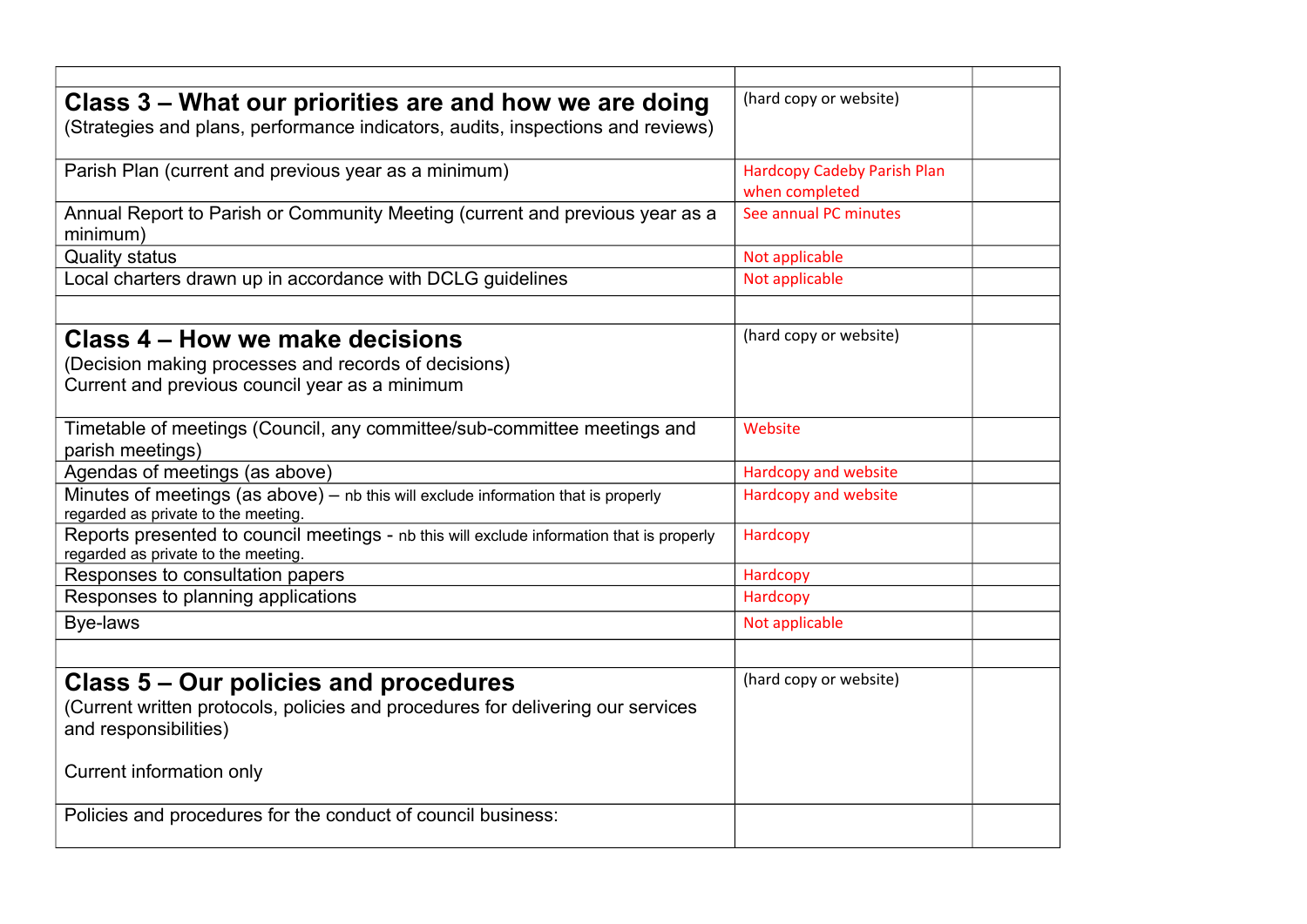| Procedural standing orders                                                                 | website                     |  |
|--------------------------------------------------------------------------------------------|-----------------------------|--|
| Committee and sub-committee terms of reference                                             | Not applicable              |  |
| Delegated authority in respect of officers                                                 | Website                     |  |
| Code of Conduct                                                                            | Website                     |  |
| Policy statements                                                                          | Website                     |  |
|                                                                                            |                             |  |
| Policies and procedures for the provision of services and about the employment             |                             |  |
| of staff:                                                                                  |                             |  |
|                                                                                            |                             |  |
| Internal policies relating to the delivery of services                                     |                             |  |
| Equality and diversity policy                                                              | Not applicable              |  |
| Health and safety policy                                                                   |                             |  |
| Recruitment policies (including current vacancies)                                         |                             |  |
| Policies and procedures for handling requests for information                              | Hardcopy                    |  |
| Complaints procedures (including those covering requests for information and               |                             |  |
| operating the publication scheme)                                                          |                             |  |
|                                                                                            |                             |  |
| Information security policy                                                                | Website                     |  |
| Records management policies (records retention, destruction and archive)                   | Hardcopy                    |  |
| Data protection policies                                                                   | Website                     |  |
| Schedule of charges ) for the publication of information)                                  | Hardcopy                    |  |
|                                                                                            |                             |  |
| <b>Class 6 – Lists and Registers</b>                                                       | (hard copy or website; some |  |
|                                                                                            | information may only be     |  |
|                                                                                            | available by inspection)    |  |
| Currently maintained lists and registers only                                              |                             |  |
| Any publicly available register or list                                                    | Not applicable              |  |
| <b>Assets Register</b>                                                                     | website                     |  |
| Disclosure log (indicating the information that has been provided in response to requests; | Hardcopy                    |  |
| recommended as good practice, but may not be held by parish councils)                      |                             |  |
| Register of members' interests                                                             | Hardcopy and website        |  |
| Register of gifts and hospitality                                                          | Not applicable              |  |
|                                                                                            |                             |  |
| Class 7 – The services we offer                                                            | hard copy; website;         |  |
|                                                                                            | inspection                  |  |
|                                                                                            |                             |  |